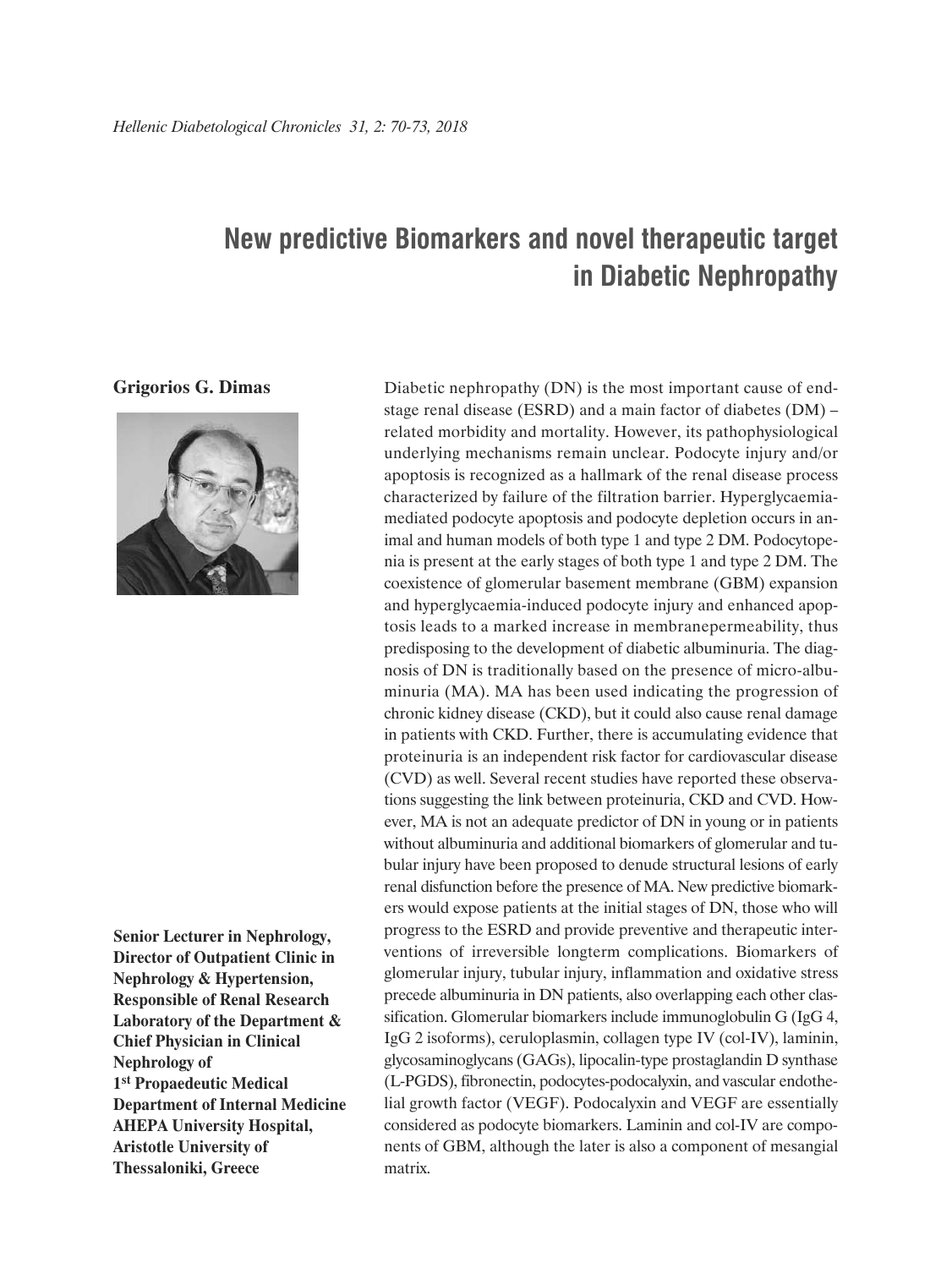Newer approaches include urinary microRNAs which are short noncoding mRNAs that regulate gene expression and urine proteomics, highlighting a possible role for epigenetic factors in the development of the disease.

Tubular biomarkers have shown that tubular dysfunction can be present early in DN and are early predictors of DN compared to microalbuminuria and other glomerular biomarkers. This category includes neutrophil gelatinase-associated lipocalin (NGAL), α-1-microglobulin, kidney injury molecule 1 (KIM-1), N-acetyl-β-D-glucosaminidase (NAG), cystatin C, and liver-type fatty acid-binding protein (L-FABP).

Biomarkers of inflammation such as TNF- $\alpha$ , IL-1β, IL-6 and IL-18, are involved in the onset and progression with predictive roles in DN. Other biomarkers of inflammation, which are also glomerular markers, include interferon gamma-induced protein (IP-10), monocyte chemoattractant protein 1 (MCP-1), granulocyte colony-stimulating factor (G-CSF), eotaxins, RANTES (regulated on activation, normal T cell expressed and secreted) or Chemokine ligand-5 (CCL-5), and orosomucoid.

Biomarkers of oxidative stress are urinary 8 oxo-7,8-dihydro-2-deoxyguanosine (8oHdG), lipid peroxides, malondialdehyde (MDA) and superoxide dismutase (SOD). The marker of 8oHdG is produced secondary to oxidative DNA damage, and appears in the urine without being metabolized. Biomarkers of fibrosis are col-IV, fibronectin, transforming growth factor β (TGF-β1), matrix metalloproteinase - 2 (MMP-2), tissue inhibitor of metalloprotease-1 (TIMP-1) with pathological accumulation in the glomerulus and tubulointerstitial space significantly associated with renal outcomes in diabetic patients. New therapeutic aspects have shown protective affects against renal fibrosis in a mouse model of type 2 diabetes, including reduction in glomerular col-IV.

## **Graphical Abstract**

Matrix Gelatinases (MMP-2 and -9), TGF-β1, VEGF-A, TIMP-1 and -2, FGF-23, Col-IV in Atherosclerosis – Inflammation – Fibrosis of Diabetic Nephropathy and disease process with Albuminuria: Progress and Challenges.

DN represents an example of the link between progressive glomerulosclerosis and MMP expression. In vitro studies high glucose levels was associated with an increased expression of matrix molecules, whereas the activity of MMPs, namely MMP-2 and -9, was decreased in mesangial cells. In general, downregulation of MMPs' expression has been associated with the progression of renal dysfunction to CKD in non-inflammatory diseases such as DN. There is a link between intrarenal dysregulation of MMP activity and the development of DN. Pro-inflammatory cytokines have also been associated with DN via theregulation of MMP expression. In details, cytokines such as IL-1, IL-6 and TNF-α stimulate MMP production, whereas factors such as TGF-β, corticoid hormone and insulinlike growth factor (IGF) down-regulate MMP synthesis. A role for glucose and advanced glycation end-products (AGEs) in the regulation of MMP expression have also been demonstrated. Altered MMP expression or activation contributes to DN, and especially to the onset of this characteristic renal hypertrophy, as abnormal extracellular matrix (ECM) deposition is the hallmark of DN. Apart from the direct effect of MMPs on ECM turnover, MMPs may also release and activate several growth factors that have been associated with renal hypertrophy, tubular



**Figure 1**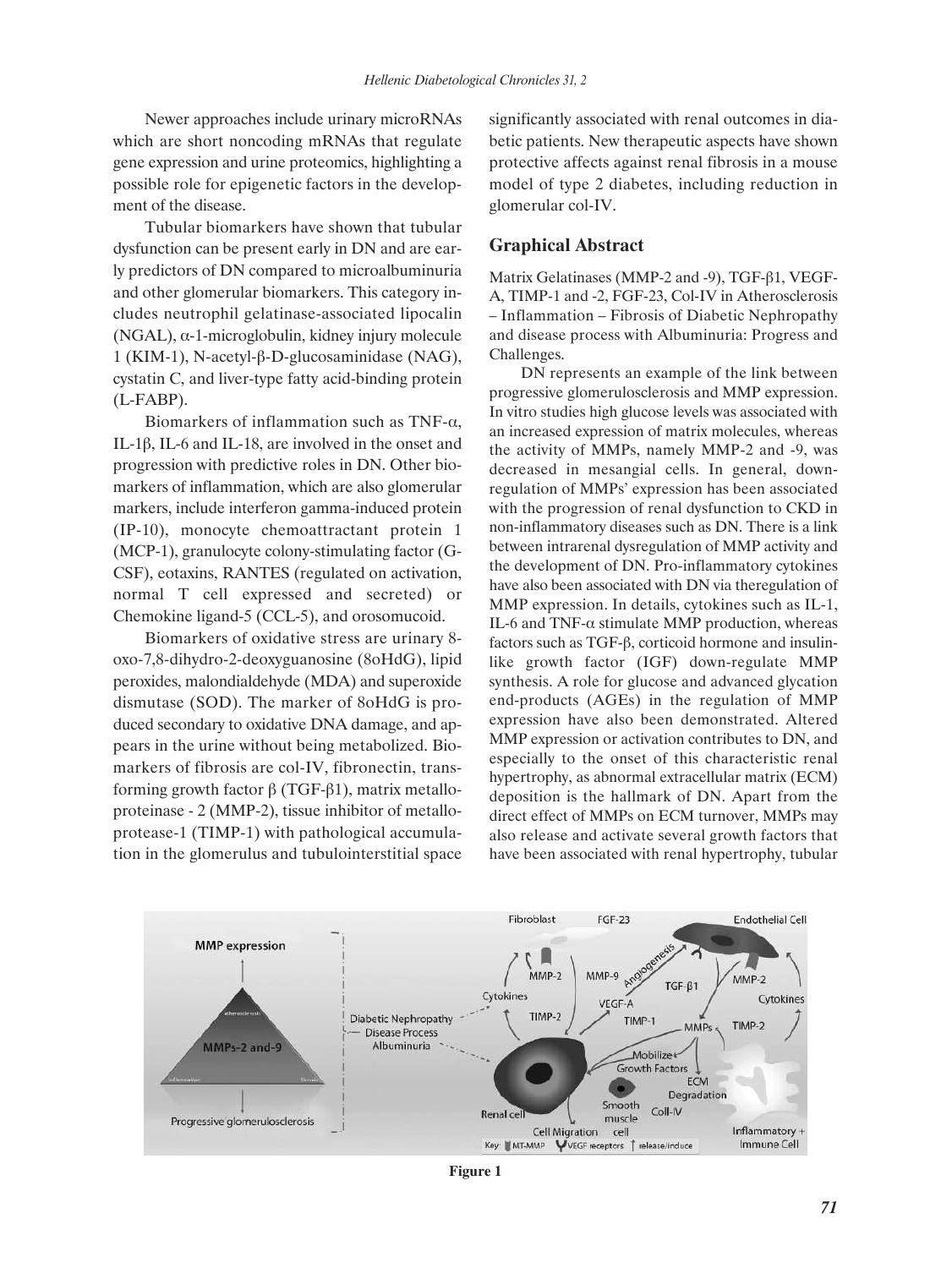cell proliferation and renal scarring and fibrosis.

Both MMP-2 and -9 are the main enzymes that degrade col-IV, the major collagenous component of the ECM and the architectural structure of BM and GBM. BM is the part of the ECM that is associated with the vascular endothelium. MMP-2 over-expression in transgenic renal proximal tubular epithelium is sufficient to reflect the characteristic pathologic changes of CKD. Data from rodent models suggest a link between MMP-2 dysregulation and DN, but there are also controversial results. In such rodent models of DN the expression and proteolytic activity of MMP-2 in renal tissues was reduced and the activity of TIMP-2 was increased. In contrast, MMP-2 activity was elevated 3.8-6 fold in protein extracts of human diabetic kidney tissue samples. The increased circulating MMP-2 levels in diabetic patients may be explained by the confounding effects of diabetes treatment. For example, insulin can induce MMP-2 activity in rat glomerular mesangial cells (Figure 1).

Dysregulated activity of various growth factors and cytokines may contribute to the development of renal abnormalities in DN. Such growth factors involved in DN are TGF-β, VEGF, connective tissue growth factor (CTGF), IGF, epidermal growth factor (EGF) and platelet derived growth factor (PDGF); TGF-β and VEGF are better known and more widely investigated. TGF-β inhibits MMPs and activates TIMPs. TGF-β also up-regulates integrins, the cell surface receptors for ECM, enhancing cellular ability to interact with specific matrix proteins.

VEGF, a key angiogenic factor, influencing the proliferation of endothelial cells, plays a pivotal role in vascular integrity and pathological angiogenesis and it has been implicated in DN. TGF-β through the signalling pathway of intracellular proteins that transduce extracellular signals, namely small mother against decapentaplegic (SMADs) also regulates VEGF.

New predictive biomarkers uncovering the initial stages of DN, even before MA occurs, would provide an opportunity for preventive and therapeutic interventions preventing or delaying the onset of irreversible long-term complications and improving outcomes, results in a reduction of the severe cardio-renal morbidity and mortality progress in diabetic kidney disease patients.

The future of Preventive Medicine development and drug discovery depends on the selection and validation of rapid, reliable, and quantitative assays of disease biomarkers.

## **References**

1. American Diabetes Association. Standards of medical care in diabetes – 2014. Diabetes Care 2014; 37 (Suppl. 1): S14-S80.

- 2. *Arora MK, Singh UK*. Molecular mechanisms in the pathogenesis of diabetic nephropathy: an update. Vascul Pharmacol 2013; 58(4): 259-271.
- 3. *Bhensdadia NM, Hunt KJ, Lopes-Virella MF, et al*. Veterans Affairs Diabetes Trial (VADT) study group. Urine haptoglobin levels predict early renal functional decline in patients with type 2 diabetes. Kidney Int 2013; 83(6): 1136-1143.
- 4. Bonventre JV. Kidney injury molecule-1: a translational journey. Trans Am Clin Climatol Assoc 2014; 125: 293-299.
- 5. *Castro MM, Rizzi E, Rodrigues GJ, et al*. Antioxidant treatment reduces MMP-2-induced vascular changes in renovascular hypertension. Free Radic Biol Med 2009; 46: 1298-1307.
- 6. *Currie G, McKay G, Delles C*. Biomarkers in diabetic nephropathy: present and future. World J Diabetes 2014; 5(6): 763-776.
- 7. *de Carvalho JA, Tatsch E, Hausen BS, et al*. Urinary kidney injury molecule-1 and neutrophil gelatinase-associated lipocalin as indicators of tubular damage in normoalbuminuric patients with type 2 diabetes. Clin Biochem 2016; 49(3): 232-236.
- 8. *Dimas GG,Iliadis FS, Tegos TJ, et al*.Increased circulating levels of VEGF-A as an independent correlate of proteinuria in early stages of chronic kidney disease. BANTAO Journal 2011; 9: 2 (Suppl. 1).
- 9. *Dimas G, Iliadis F, Grekas D*. Matrix metalloproteinases, atherosclerosis, proteinuria and kidney disease: Linkage-based approaches. Hippokratia 2013; 17: 292-7.
- 10. *Dimas G, Iliadis F, Tegos T, et al*. Circulating FGF-23 as an independent correlate of hypertension and atherosclerosis in early stages of CKD. J Hypertens 2015; 33 (Suppl. 1): e50.
- 11. *Dimas G, Iliadis F, Tegos T, et al*. Serum levels of TIMP-1 and IL-6 are associated with hypertension and atherosclerosis in patients with early stages of chronic kidney disease and type 2 diabetic nephropathy. J Hypertens 2015; 33 (Suppl. 1): e55.
- 12. *Dimas GG, Balanikas G, Iliadis F, et al.* Effect of anti-VEGF agents for diabetic retinopathy and sub-clinical atherosclerosis in hypertensive patients with diabetic nephropathy in early stages. Joint Meeting of International and European Societies of Hypertension, Athens, June 13-16, 2014 (oral session 7A:"Therapeutic Aspects"). J Hypertens 2014; Vol 32: e92 (e-Supplement 1).
- 13. *Dimas GG, Didangelos TP, Grekas DM*. Matrix Gelatinases in Atherosclerosis and Diabetic Nephropathy: Progress and Challenges. Curr Vasc Pharmacol 2017; 15(6): 557-565.
- 14. *Fiseha T*. Urinary biomarkers for early diabetic nephropathy in type 2 diabetic patients. Biomark Res 2015; 3(1): 16.
- 15. *Garg V, Kumar M, Mahapatra HS, et al*. Novel urinary biomarkers in pre-diabetic nephropathy. Clin Exp Nephrol 2015; 19(5): 895-900.
- 16. *Gluhovschi C, Gluhovschi G, Petrica L, et al*. Urinary biomarkers in the assessment of early diabetic nephropathy. J Diabetes Res 2016; 2016: 4626125.
- 17. *Kanwar YS, Wada J, Sun L, et al*. Diabetic nephropathy: Mechanisms of renal disease progression. Exp Biol Med 2008; 233: 4-11.